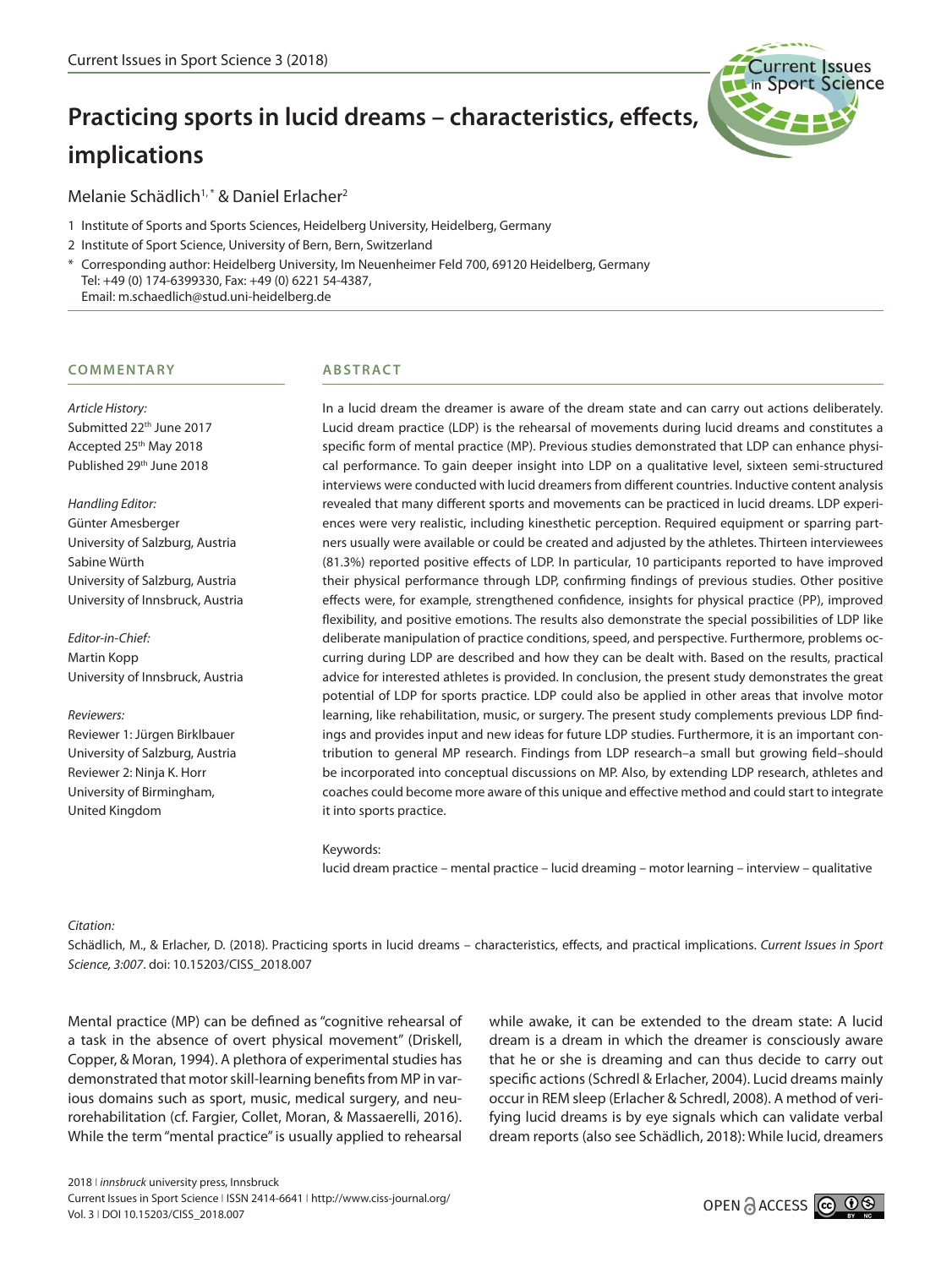can deliberately move their eyes in a distinct pattern, usually a fast repeated left–right movement which can be detected in the electrooculogram. The application of movement rehearsal in lucid dreams, lucid dream practice (LDP), was first studied by Paul Tholey (e.g. Tholey, 1990). Similar to general MP research (cf. Malouin, Jackson, & Richards, 2013), studies found correspondences between LDP and physically executed movements supporting the conception that physical and dreamed movements share the same neural substrate (cf. Schädlich, Erlacher, & Schredl, 2016). In a questionnaire study Erlacher, Stumbrys, and Schredl (2011) showed that out of all athletes who have lucid dreams 9% practiced motor skills in lucid dreams–77% of those reported to have improved subsequently. These numbers reinforce anecdotal reports of amateur and professional athletes who effectively used lucid dream practice (cf. Tholey, 1990; cf. Erlacher, 2007).

Three quantitative studies demonstrated that enhancing athletic performance through LDP is possible: In two field studies lucid dreamers improved their performances in a coin-tossing task (Erlacher & Schredl, 2010) as well as a finger-tapping task (Stumbrys, Erlacher, & Schredl, 2016). Schädlich, Erlacher, and Schredl (2016) investigated LDP in a sleep laboratory study employing a dart throwing task: The dream reports revealed that experiences differed strongly concerning the number of distractions (e.g. by dream characters) experienced during LDP. A post-hoc analysis showed that the lucid dreamers with few distractions during LDP improved significantly over time whereas the ones with multiple distractions did not. Although these findings are only preliminary, they elucidate the necessity of an extensive qualitative study. Furthermore, in a qualitative study numerous LDP experiences can be analyzed, which are independent of pre-determined study tasks. Only one qualitatively study investigated LDP (Tholey, 1981): Six experienced lucid dreamers reported that they were able to carry out familiar complex motor skills in lucid dreams without difficulties. The participants also reported positive training effects within the dream as well as on waking performance.

Our goal was to demonstrate a variety of LDP experiences, to confirm positive effects found in other studies, and to derive implications for sports practice. Our main questions were: What are the effects of LDP on physical performance? Does LDP provide special possibilities? How are movements and other features perceived? What problems occur and how are they dealt with? What can we learn from the interviewees' experiences?

# **Methods**

#### *Participants*

Sixteen lucid dreamers were interviewed. Participants' characteristics are depicted in Table 1. Participants were required to have performed sports they were familiar with from physical practice (PP) in at least one dream during which they were aware of the dream state. Via emails the first author ensured that the potential participants had understood the definition of lucid dreaming by asking for examples and asking further questions if necessary. Interviewees (*N* in parentheses) were from Germany (9), the United Kingdom (3), Norway (1), Spain (1), the United States (1), and New Zealand (1). Mean age was  $32.9 \pm 7.9$  years at the time of the interview. With two exceptions (P04, P09), participants practiced at least one sport in an organization. Participants were recruited via advertisements in internet forums, online journals on lucid dreaming, posts on social networking sites as well as via personal contacts.

#### *Interview guide*

Based on our main questions, the first author developed a draft of a semi-structured interview guide which was then sent to several sports scientists and lucid dreamers and adjusted according to their feedback. The complete interview guide contained few closed and many open questions. Some questions were based on previous findings or anecdotes. For example, in Tholey's (1981) study participants jumping and spinning in lucid dreams led to peculiarities. So we specifically inquired about gravity, jumps, and turns. We also included questions about the dream environment, equipment, partners etc. In order to relate the possible effects of LDP to the interviewees' goals we also inquired what their motivation was to practice sports in lucid dreams. Table 2 depicts all questions, sorted by sections. The first author translated the interview guide into English for non-German speakers. During interview conduction the ordering of questions usually followed the interview guide but deviated when the interviewees spontaneously addressed a different issue. Whenever it appeared interesting to gain more information, the interviewer asked additional questions.

#### *Data collection*

Fifteen interviews were conducted via a free internet telephone service and recorded via a connected recorder program*.* One interview was conducted via landline telephone and recorded by digital voice recorder. The first author conducted all interviews in German (native tongue) or English (fluent). Fourteen interviews were conducted in the participants' native language (German or English); the Norwegian and Spanish lucid dreamers were fluent English speakers. The original interview guide contained more questions which are not analyzed in this study. The interviews lasted between 35 and 210 min, with an average duration of 89 min.  $\pm$  46.8 min. In some cases participants sent additional information via email, for example, extracts from dream diaries. Passages that were unclear during transcription as well as skipped or misunderstood questions were sent to the participants via email and the email responses were added to the interview transcriptions.

At the beginning of the interview participants were informed that we wanted to find out more about the experiences and potential effects of motor practice in lucid dreams. Furthermore, they were informed that participation was voluntary and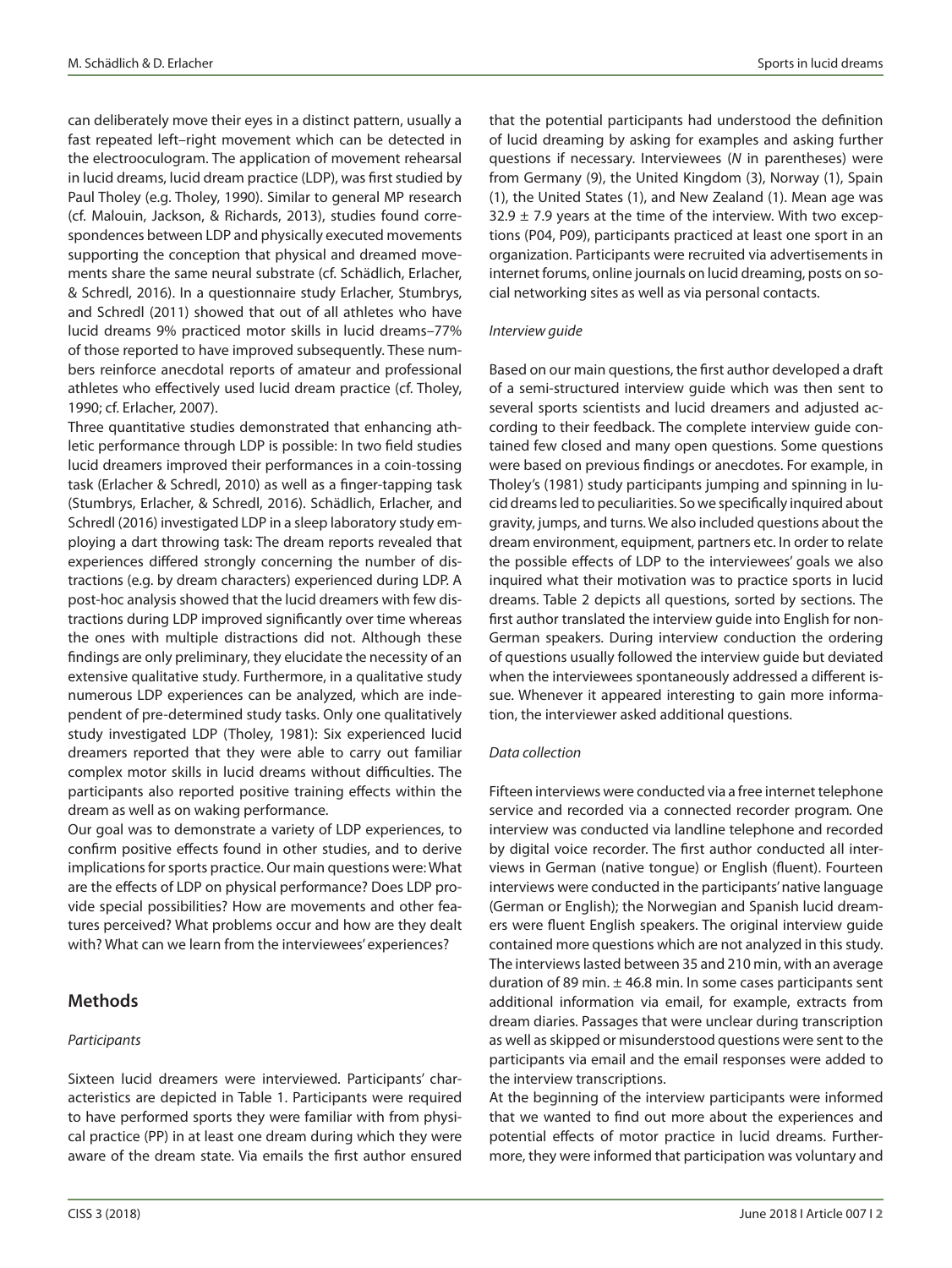|  |  |  | Table 1: Overview of participants and lucid dream practice experiences |
|--|--|--|------------------------------------------------------------------------|
|--|--|--|------------------------------------------------------------------------|

| Code              | Sex<br>(m/f) | Age<br>(years) | Lucid dream<br>frequency <sup>a</sup> | <b>Number</b><br>of LDP<br>dreams | Skills/<br>competing<br>level                                                            | <b>Overview of LDP experiences</b>                                                                                                                                                                                                                     |
|-------------------|--------------|----------------|---------------------------------------|-----------------------------------|------------------------------------------------------------------------------------------|--------------------------------------------------------------------------------------------------------------------------------------------------------------------------------------------------------------------------------------------------------|
| P01               | m            | 31             | 6                                     | 3                                 | Kickboxing:<br>green belt                                                                | Martial arts <sup>b</sup> : Kata (form), specific kick combination                                                                                                                                                                                     |
| P02               | m            | 21             | $\overline{7}$                        | 58                                |                                                                                          | Kung Fu: spears, sparring, Tan Toi positions                                                                                                                                                                                                           |
| P03               | m            | 27             | $\overline{7}$                        | 2                                 | Karate:<br>regional                                                                      | Karate: techniques                                                                                                                                                                                                                                     |
| P04               | f            | 23             | $\overline{7}$                        | 43                                |                                                                                          | Alpine skiing: having fun, jumps and salti (things she<br>cannot do in waking life)<br>Gymnastics: short routine for laboratory study                                                                                                                  |
| P05               | f            | 39             | $\overline{7}$                        | 400                               | Yoga:<br>teaching                                                                        | Juggling: basic technique; Yoga: postures, stretching;<br>Swimming                                                                                                                                                                                     |
| P06               | m            | 53             | 6                                     | 8                                 |                                                                                          | Mountain biking: e.g. impossible descents, balancing,<br>racing, tricks                                                                                                                                                                                |
| P07               | f            | 29             | $\overline{7}$                        | $\overline{2}$                    |                                                                                          | Breakdance: choreography; Dancing: choreography<br>(experimenting)                                                                                                                                                                                     |
| P <sub>08</sub> c | f            | 29             | 7 <sup>c</sup>                        | 95 <sup>d</sup>                   | Taekwondo:<br>Red belt with<br>black tag/local                                           | Taekwondo: basic forms and techniques, sparring<br>Riding: jumping fences, dressage                                                                                                                                                                    |
| P09               | m            | 29             | $\overline{4}$                        | 1                                 |                                                                                          | Cross-country skiing: continued skiing from before non-<br>lucid dream                                                                                                                                                                                 |
| P <sub>10</sub>   | m            | 35             | 6                                     | 7                                 |                                                                                          | Aikido: specific combinations, stick forms                                                                                                                                                                                                             |
| P11               | m            | 41             | 7                                     | >100                              | Diving:<br>teaching,<br>under water<br>filming                                           | Diving: keeping balance/ stability in current, getting<br>used to the environment<br>Climbing: enjoys the thrill and flow like in waking life;<br>Football: having fun                                                                                 |
| P12 <sup>c</sup>  | m            | 28             | 7 <sup>c</sup>                        | $>1000d$                          | Gymnastics:<br>invited to<br>compete on<br>national level                                | Swimming: flip turn, basic styles for exam; Gymnastics:<br>fine-tuning specific elements/ routines; Rugby: e.g. tack-<br>ling, fine-tuning flight, strategy; Judo, CrossFit, Snow-<br>boarding, Bouldering,                                            |
| P13               | m            | 36             | $\overline{7}$                        | 5                                 |                                                                                          | Taiji: sequences (Yang style); Skating: skating downhill,<br>deliberately exaggerating                                                                                                                                                                 |
| P14               | m            | 29             | 7                                     | 13                                | Kickboxing:<br>black belt, first<br>dan/local                                            | Martial art <sup>b</sup> : sparring, specific jumps and kicks, practice<br>for black belt; Breakdance: improving specific moves;<br>Parcour, Skate boarding, Surfing, push-ups                                                                         |
| P <sub>15</sub>   | m            | 36             | 6                                     | 75 <sup>d</sup>                   | Karate and<br>Kickboxing:<br>black belt/<br>international<br>(Kick-boxing <sup>e</sup> ) | Taiji /Qi Gong: walking forms, experiencing movements<br>and body on a deeper level<br>Martial arts <sup>b</sup> : sparring, practicing specific jumps and<br>kicks, experimenting<br>Push-ups: experimenting (how many he can do in a<br>lucid dream) |
| P <sub>16</sub>   | m            | 40             | 6                                     | >1000                             | Taiji: Teaching                                                                          | Taiji: e.g. forms, creating new movements; Taekwondo:<br>Fighting Football: e.g. fancy goals; Alpine skiing: impos-<br>sible jumps                                                                                                                     |

a) Scale from 0 to 7 (0: never; 1: less than once a year; 2: about once a year; 3: about 2 to 4 times a year; 4: about once a month; 5: about 2 to 3 times a month; 6: about once a week; 7: several times a week)

b) Combat sport (different styles)

c) Participants are lucid in almost every dream since early childhood ("natural" lucid dreamers)

d) At times practiced regularly in lucid dreams (at least once a week)

e) Irish Gold, European Gold, World Silver, European Silver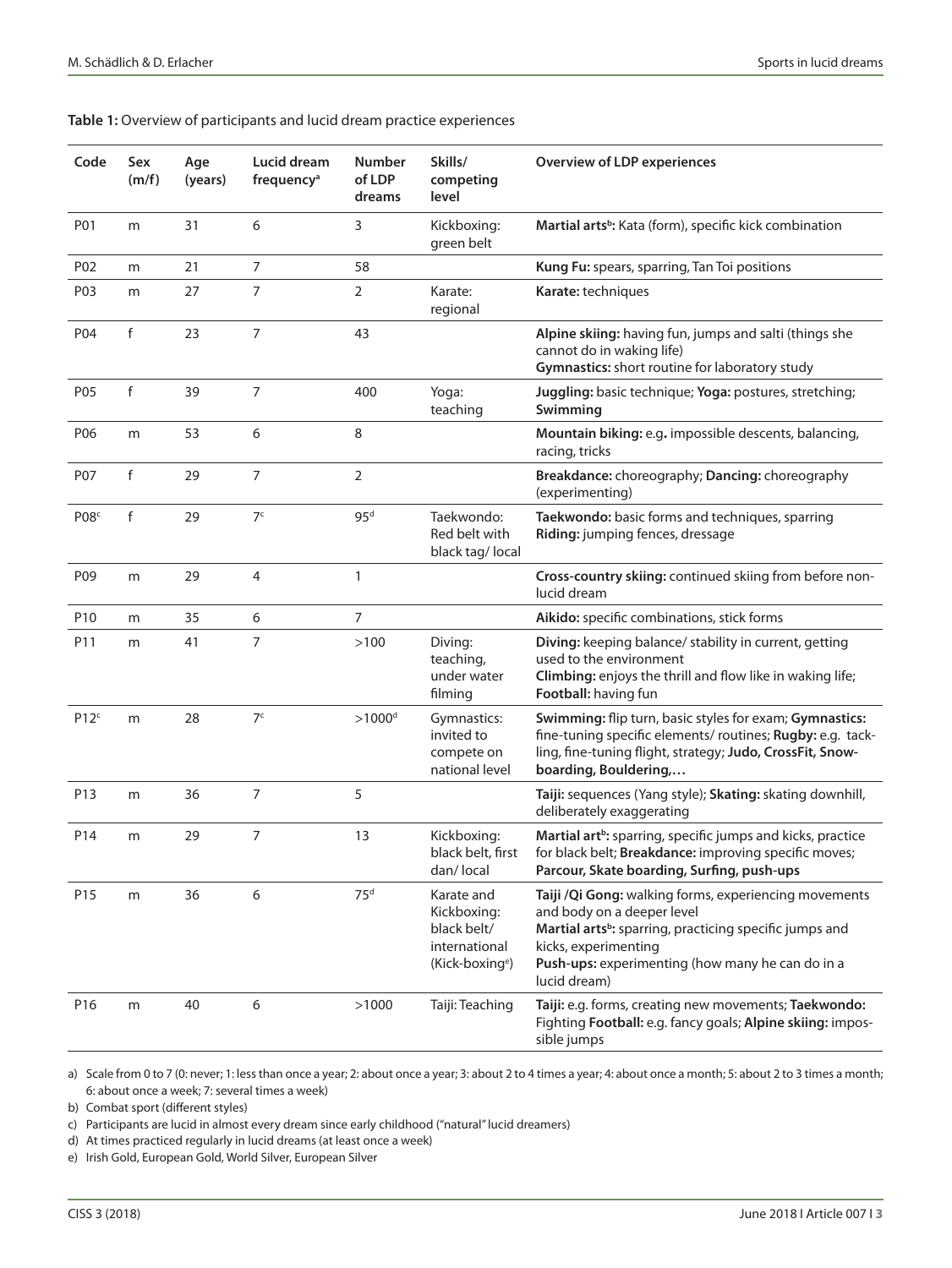## **Table 2:** Semi-structured interview guide

| <b>Section</b>                      | Questions                                                                                                                                                                                                                                                                                                                                                                                                                                                                                                                                                                                                                                                                                                                                                             |
|-------------------------------------|-----------------------------------------------------------------------------------------------------------------------------------------------------------------------------------------------------------------------------------------------------------------------------------------------------------------------------------------------------------------------------------------------------------------------------------------------------------------------------------------------------------------------------------------------------------------------------------------------------------------------------------------------------------------------------------------------------------------------------------------------------------------------|
| Lucid dream practice<br>experiences | How often did you spontaneously practice sports in lucid dreams?<br>How often did you <i>deliberately</i> practice sports in a lucid dream?<br>What motivated or triggered your lucid dream practice?<br>Please describe one or more dreams and what movements you practiced.                                                                                                                                                                                                                                                                                                                                                                                                                                                                                         |
| Specific applications               | Have you ever practiced in a lucid dream<br>to support learning a new movement? /to improve a specific movement?<br>to become more confident or fluent?<br>to correct a mistake?<br>to improve a more general skill, like power or balance?<br>to improve tactics (team sport)?<br>to complement physical practice?<br>when you were not able to practice physically?<br>to prepare yourself for a contest or a similar event?<br>to mentally prepare yourself (e.g. reducing anxiety)?<br>to adjust to certain situational conditions like a new or changed training environment?                                                                                                                                                                                    |
| Specific characteristics            | Please describe what your movements during lucid dream practice in general felt like.<br>Please describe in what ways movements during lucid dream practice felt different compared to wakefulness.<br>How did you perceive () during lucid dream practice?<br>gravity<br>muscle power<br>jumps and turns<br>balance<br>surroundings and equipment<br>Please describe your () during lucid dream practice.<br>visual impressions<br>acoustic impressions<br>perception of other senses, like smell, taste, temperature or pain.                                                                                                                                                                                                                                       |
| Problems                            | What problems did occur? How did you deal with them?                                                                                                                                                                                                                                                                                                                                                                                                                                                                                                                                                                                                                                                                                                                  |
| Effects                             | Did you ever get the impression that your motor performance improved while you were practicing in a lucid<br>dream? Please describe these experiences.<br>Did you ever get the impression that your motor performance in wakefulness improved as a consequence<br>lucid dream practice? Please describe these experiences.<br>In what other ways has your lucid dream practice influenced your performance in wakefulness?                                                                                                                                                                                                                                                                                                                                            |
| Manipulation                        | Have you ever manipulated speed during lucid dream practice, like moving slow motion or sped up? Please<br>describe these experiences.<br>Have you ever actively constructed or changed your environment during lucid dream practice? Please de-<br>scribe these experiences.<br>Have you ever summoned a coach or another person to assist with lucid dream practice? Please describe<br>these experiences.                                                                                                                                                                                                                                                                                                                                                          |
| Evaluation                          | Please describe the most positive experience you had with lucid dream practice!<br>Please describe the most negative experience you had with lucid dream practice!<br>Have you ever learned or experienced anything completely new during lucid dream practice, like a new<br>body sensation or a new idea for waking practice?<br>Do you think you will use lucid dreams again to practice movements in future? How intensely and in what<br>ways do you want to use lucid dreaming in the future?<br>What is most important for you about lucid dream practice?<br>Who do you think can benefit from lucid dream practice?<br>Who can benefit from lucid dream practice<br>Are there any preconditions for learning lucid dream practice or for benefiting from it? |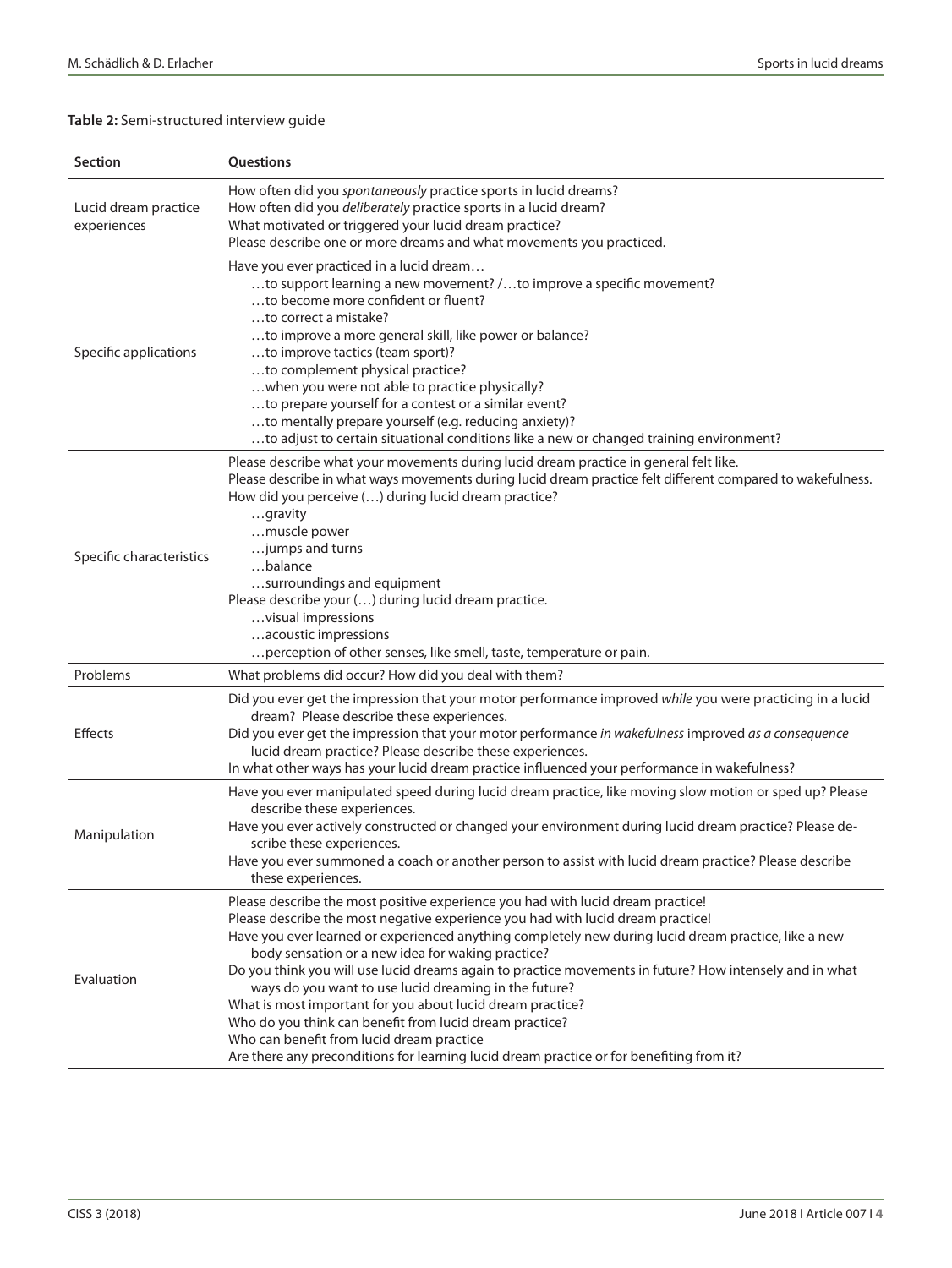that quotes will be anonymous. All participants gave written consent to participate. The study was approved by the ethics committee of the Faculty of Behavioral and Cultural Studies of Heidelberg University.

#### *Data analysis*

All interviews were digitally recorded and then transcribed verbatim by the first author. Parts of the audio files that were unrelated to the study were deleted and not transcribed. The transcriptions revealed that the participants had jumped a lot between questions. Therefore, the first author sorted the answers as well as additional email material in order to have a complete data set for every participant, following the structure of the interview guide.

Inductive content analysis according to Mayring (2000) was used to obtain higher and lower order themes from the transcribed interviews. The first author familiarized herself with the material by transcribing, sorting, and re-reading the interviews. She then identified themes of interest and started creating themes from the answers by clustering quotes from the interviewees. Subsequently, the second author reviewed the preliminary theme framework and discussed it with the first author after becoming familiar with the raw interview transcriptions. The first author then adjusted the themes. This process of discussing and adjusting was repeated several times until both authors agreed on the final higher and lower order themes.

## **Results**

Figure 1 depicts an overview of all the results section. In text, **<sup>+</sup>** indicates where additional quotes for a theme or example are provided in the supplementary material.



*Note:* Grey boxes represent result sections and higher order themes (when marked with \* lower order themes are presented in the text). White boxes display lower order themes.

*Abbreviations:* LDP: Lucid dream practice; PP: Physical practice.

**Figure 1:** Overview of results sections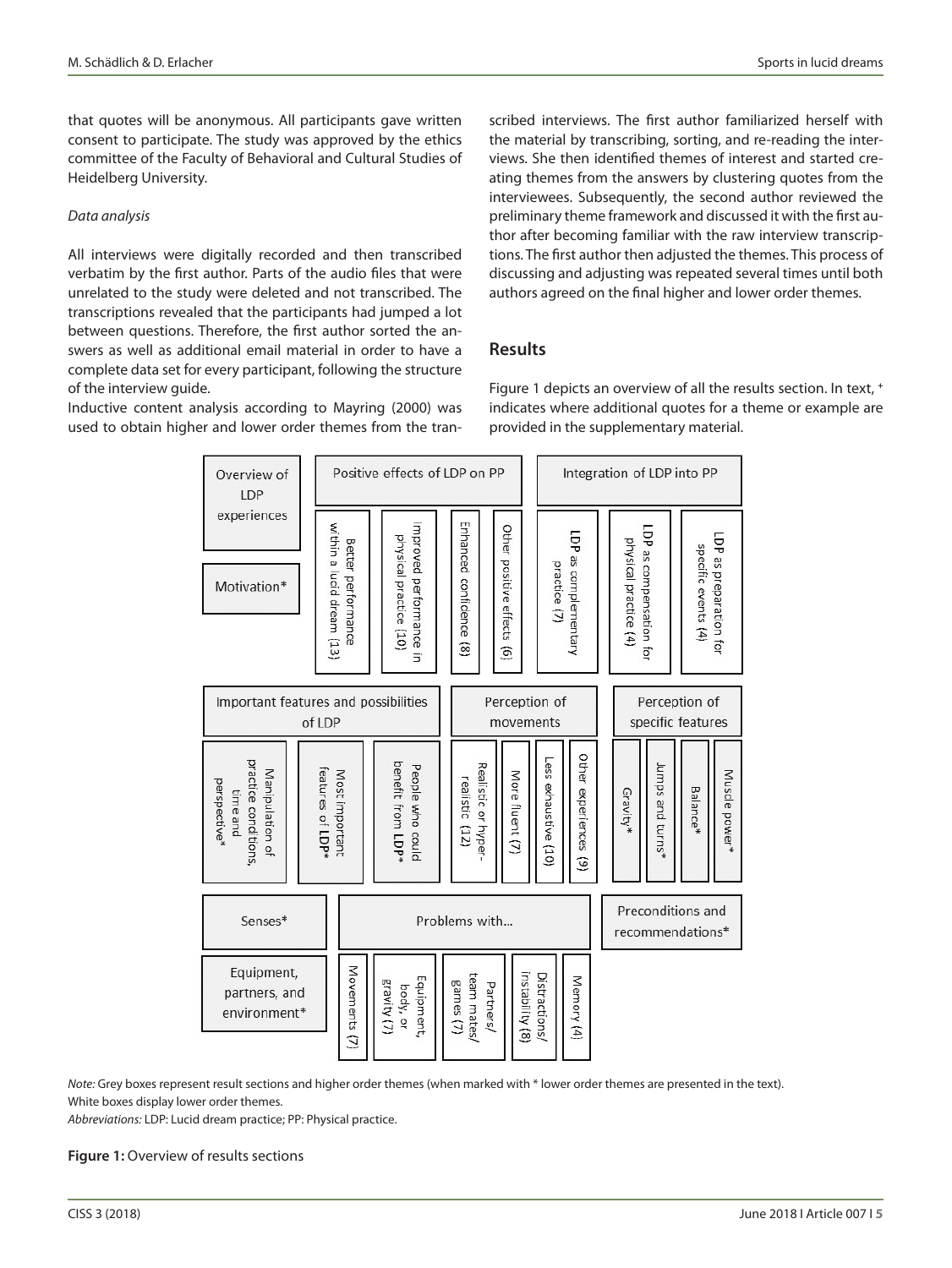#### *Overview of lucid dream practice experiences*

Table 1 provides an overview of LDP experiences, showing the number of LDP dreams per participant (estimated when multiple) as well as short descriptions of the sports and movements they practiced. Examples and quotes of LDP experiences are presented within the following sections. Quotes from German interview transcripts were translated into English by the first author.

#### *Motivation*

The motivation between the interviewees to apply LDP varied: Altogether, 11 participants used LDP for at least one particular purpose regarding their sport: Nine interviewees used LDP to generally complement PP, substitute PP, or to prepare for events like competitions; six lucid dreamers applied LDP to become more confident in their sport; seven participants used LDP to improve PP with specific goals in mind, like correcting specific routines or the learning of a new movement. The remaining five participants used LDP for one or more of the following reasons: out of curiosity, to have fun, because intense PP or non-lucid sports dreams led to spontaneous LDP dreams, or because they participated in LDP studies (P04). Table 3 depicts motivation

#### **Table 3:** Motivation, experience and effects

| Code            | Motivation <sup>a</sup> :<br>Purposeful<br>usage of LDP | LDP<br>experience <sup>b</sup> | <b>Positive effects</b><br>of LDP <sup>c</sup> |
|-----------------|---------------------------------------------------------|--------------------------------|------------------------------------------------|
| P02             | yes                                                     | 2                              | yes                                            |
| P05             | yes                                                     | 3                              | yes                                            |
| P06             | yes                                                     | 1                              | yes                                            |
| P07             | yes                                                     | 1                              | yes                                            |
| P08             | yes                                                     | $\overline{2}$                 | yes                                            |
| P10             | yes                                                     | 1                              | yes                                            |
| P11             | yes                                                     | 3                              | yes                                            |
| P12             | yes                                                     | 3                              | yes                                            |
| P <sub>14</sub> | yes                                                     | 1                              | yes                                            |
| P15             | yes                                                     | 2                              | yes                                            |
| P16             | yes                                                     | 3                              | yes                                            |
| P01             | no                                                      | 1                              | yes                                            |
| P03             | no                                                      | 1                              | no                                             |
| P04             | no                                                      | $\overline{2}$                 | yes                                            |
| P09             | no                                                      | 1                              | no                                             |
| P13             | no                                                      | 1                              | no                                             |

a) "Yes": named at least one specific application of LDP for their waking life sport(s)

b) 1: 2-13 dreams; 2: 43-95; dreams; 3: >100 dreams

c) "Yes": named at least one positive effect of LDP on their waking life sport(s)

(bivariate), level of LDP experience, and effects of LDP per participant. Literature, lucid dreamers in internet forums and lucid dream researchers/ university lectures inspired the participants to initially try LDP and/ or to use it in specific ways.

#### *Positive effects of lucid dream practice on physical practice*

Altogether, 13 of the 16 interviewees named one or more positive effects of LDP. We identified the following four lower order themes of positive effects:

*Better performance within a lucid dream (13)***+***.* Altogether, 13 participants were or got better during LDP. Seven participants said that their performance during LDP (the whole time) was generally better, easier, or perfect. Three interviewees reported that they generally executed their movements more precisely, more focused, or with better control during LDP: Ten participants felt that they improved *in the course* of LDP. For example, seven martial artists said they got better in techniques and sparring during LDP. P05 learned the basic sequence of juggling during LDP (which also improved her physical performance)*<sup>+</sup>*.

*Improved performance in physical practice (10)***<sup>+</sup>***.* Altogether, 10 interviewees used LDP successfully to support learning a new movement and/ or to optimize movements. Two participants learned techniques from Taekwondo (P08) and Judo (P12) techniques fast because they practiced a lot in lucid dreams. P12 impressed his teacher when he improved his swimming styles through regular LDP in order to get best marks in his sport studies. He practiced each new style in lucid dreams after learning it in PP and then was much better at it in the next PP lecture**+**. Eight interviewees named particular movement sequences that they improved through LDP. Here is an example in which a martial artist (P01) practiced a complicated sequence of kicks laterally inverted in a lucid dream. The next time he performed the inverted version of the combination physically, it worked right away**<sup>+</sup>**. P10 practiced an Aikido combination in a lucid dream (see *Equipment, partners, and environment)* which helped him to position himself better in the following Aikido class. P12 improved his flip turn in swimming, gymnastic elements (e.g. double flip from the bars), and his running style. Three lucid dreamers said their balance improved through LDP: For example, it helped P11 to balance against the currents in scuba diving.

*Enhanced confidence (8).* Eight lucid dreamers noticed improved confidence in PP as a consequence of LDP. P12 said that LDP helped his confidence in all his sports because movements become more fluent and precise. P11 became more comfortable with diving because the dreams gave him a feeling of calm and relaxation. P08 said LDP reduced nervousness before a competition (sparring between clubs). Apart from practicing movements, a friend from waking life appeared during LDP and gave her a "pep talk" which significantly improved her confidence. P08 then performed well in the competition although she had to spar against participants with higher belts.

*Other positive effects (6)***<sup>+</sup>***.* Altogether, six interviewees reported at least one other positive effect: P11 realized that he took too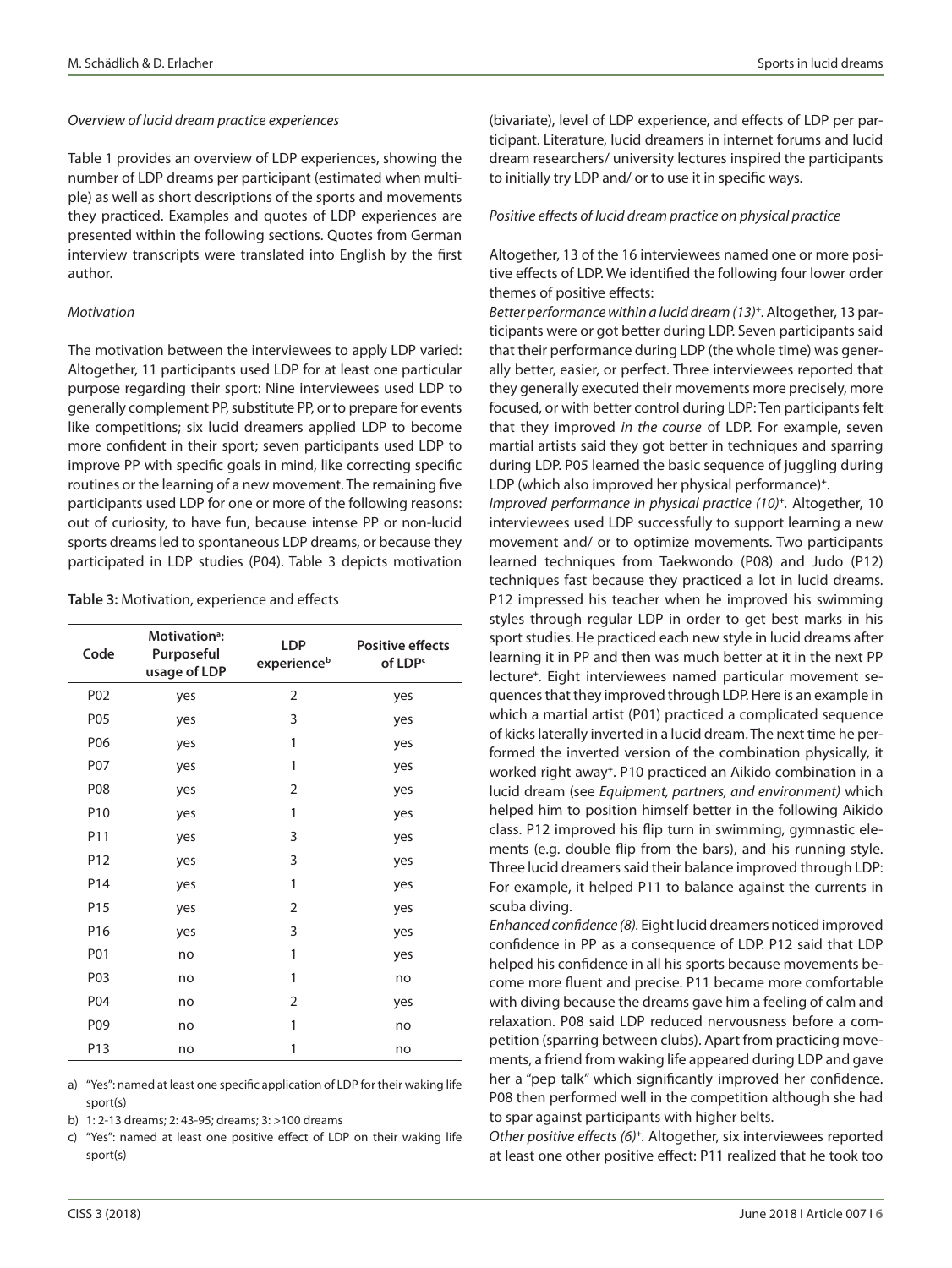much air into his lungs when diving. P06 was motivated to do more PP. For P07 it was positive to carry out movements more consciously. P16 focused on specific aspects of his Taiji practice because of LDP. It also helped with his teaching. P02 said that LDP improved his proprioception and helped him to memorize sequences. P12 reported that his physical flexibility in CrossFit had improved because of LDP**<sup>+</sup>**.

## *Integration of lucid dream practice into physical practice*

The interviewees integrated LDP into PP in three different ways: *Lucid dream practice as complementary practice (7).* Seven participants (all martial artists) complemented their PP by practicing in lucid dreams. P14 especially used LDP when he was training for his black belt. For P15 and P16 the interaction of physical, mental, and lucid dream practice is most effective. P12 complemented PP with LDP with all his sports. For some sports he also used MP, also for preparing LDP.

*Lucid dream practice as compensation for physical practice (4).* Two interviewees used LDP when guided PP was limited (P15: club closed, P02: missed class). P12 and P16 practiced in lucid dreams when they were injured and could not practice physically (in their dreams they were not injured). P12 said that it helped him *"to retain motor activity"*, whereas it did not reduce the urge to move when awake. P16 enjoyed the feeling of moving freely.

*Lucid dream practice as preparation for specific events (4).* Four participants used LDP in at least one way to prepare for an event or varying conditions of PP. P08 prepared herself for belt gradings and a contest, P14 for his black belt grading. P05 had a lucid Yoga dream that reduced her fear of teaching a class in Portuguese by showing her to rely on her body and to explain by demonstrating. As preparation for Rugby matches P12 practiced tackling and repeated tactics on the blackboard.

## *Important features and possibilities of lucid dream practice*

Lucid dreams can be used in specific ways for sports practice and offer various possibilities:

*Manipulation of practice conditions, time, and perspective.* Five lucid dreamers deliberately manipulated the environment or equipment in lucid dreams – for four of them this worked well most of the time. For example, P12 changed the substances through which he swam to practice with varying resistances. For Judo practice he deliberately created sparring partners of different heights and weights to be prepared for all phenotypes. P11 created the sea to go diving, P08 created an arena for horse riding and a gym for Taekwondo. Four interviewees successfully summoned partners, teachers, or assistants during LDP, e.g. by spinning and changing the scene to one with partners (P16). Sometimes sparring partners appeared because of the dreamer's intentions to spar. P08 wanted to spar with a partner of her own size and created a copy of herself. P12 summoned professionals who he knew from waking life to give him

advice (especially with gymnastics and swimming). P12 deliberately slowed down or sped up time during LDP. For his swimming practice he sometimes slowed down his movements to improve the main phase of a style and sometimes he swam extremely fast in order to fine-tune fast movements. He also slowed down fights during Rugby practice and manipulated speed in both directions for gymnastic practice. Two interviewees intentionally applied third person perspective to evaluate their movements: P02 once watched himself doing certain Tan Toi positions and thereby took inner notes concerning his viewing direction and arm positions. Although he saw himself from the outside, he could feel himself in his body. P12 regularly changed perspective in various LDP dreams, e.g. in swimming and gymnastics. In Judo LDP dreams he at times took the perspective of his sparring partner.

*Most important features of lucid dream practice.* When asked what they liked the most about LDP, eight participants named the positive effect on PP. Eight interviewees especially appreciated that during LDP they can do things which are impossible or too risky in wakefulness: doing somersaults and jumps on skis (P04), going downhill very fast on a bike (P06) or skis (P04), or diving down very deep (P11). Seven lucid dreamers liked the new sensations or movements that they learned in LDP. Four participants even gained insights from LDP: For example, P02 said that LDP helped him to understand where the power of motion comes from and P12 had *"aha moments"* in his LDP dreams concerning movements. To eight participants fun and positive feelings were important. For example, P04 awoke in a positive mood after enjoying skiing in lucid dreams; P10 and P16 had experiences where they felt happy to a point where they were almost ecstatic during LDP–P10 practiced a jump faster and faster until he laughed with joy. Concerning the interviewees' intentions to use LDP in future, 15 of all 16 interviewees (all but P03) said they can imagine using dreams for sports again. P03 was one of three participants who did not report any positive effects. He only had two LDP dreams, both of which contained problems. He therefore was not convinced of the efficacy of LDP. Eight participants named specific purposes and ideas for their future LDP, while seven of them said they might use it occasionally or when a particular goal comes up in PP.

*People who could benefit from lucid dream practice.* When asked who could generally benefit from LDP, eleven interviewees answered *"everybody"* or *"every athlete"*. Three lucid dreamers said that (especially) professional athletes could use LDP to improve their performance. Furthermore, it was suggested that LDP could be especially effective for children with learning difficulties, for disabled people, as compensation when PP is limited and in rehabilitation. Some said LDP could be useful for athletes with extreme sports (with risk of severe injuries) to become more secure. Two participants said that LDP is more suited for individual sports than for team sports because with team sports there are more variables to control.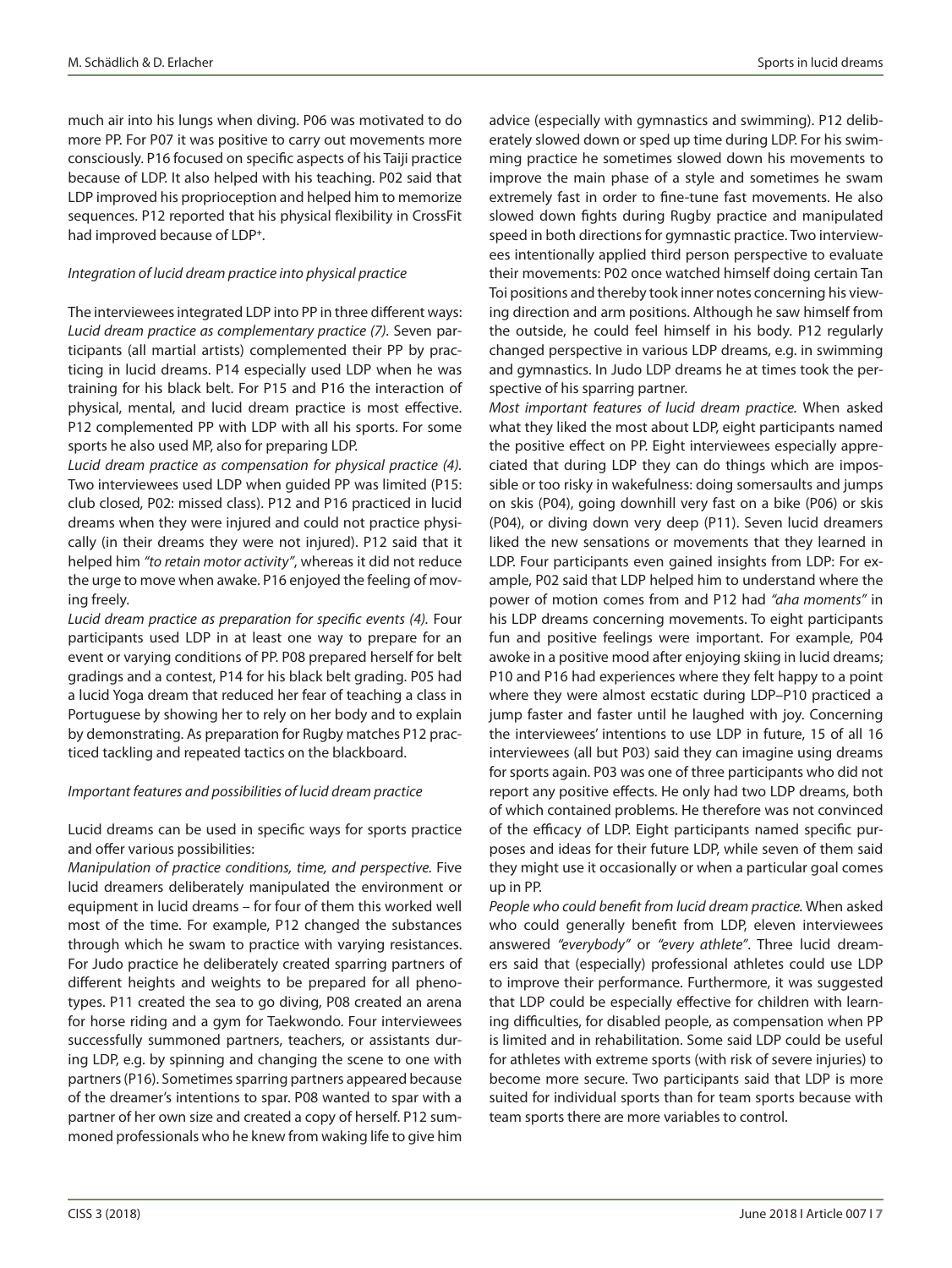We identified four lower order themes of kinesthetic perception: *Realistic or hyper-realistic (12)***<sup>+</sup>***.* Altogether*,* 12 participants described movements in lucid dreams generally as realistic, *"hyper-realistic"* or *"more detailed"* than in wakefulness: *"You perceive the movement very attentive, very detailed. You are incredibly aware about every single part of that movement"* (P09).

*More fluent (7)***<sup>+</sup>***.* Seven lucid dreamers described movements in lucid dreams as *"fluent"*, *"fluid"*, *"in a flow"*, *"very soft"*, *"softer"* (than in wakefulness), or *"smooth"*.

*Less exhaustive (10).* Altogether, 10 interviewees experienced movements as requiring less effort, lighter, or less exhausting. P05 also mentioned that she experienced no feeling of overstretching or burning muscles.

*Other experiences (9).* During LDP, P10 and P05 felt a strong energy flow (*"Qi"* in Aikido and *"Prana"* in Yoga); P13, P15, and P16 felt body and mind merge. Four lucid dreamers described LDP movements with positive attributes like *"good"* (P13) or *"peaceful"* (P11). Three interviewees described their movements as different from wakefulness in unspecific terms, like feeling *"mystic, a bit magical almost"* (P15). P09 said that although he felt his muscles move with skiing he could also feel his body lying in bed.

#### *Perception of specific features*

The participants described their experiences with gravity, jumps, turns, and balance as follows:

*Gravity.* Gravity was experienced in three different ways: always normal (4), deviating at times (mostly reduced; 8), or generally reduced (4). Reduced gravity occurred with jumping (also see *Jumps and turns*), skiing (P04), bouldering (P12), and rising movement impulses in Taiji (P16). P10 experienced stronger gravity with squats, P15 with push-ups. For five participants gravity deviations were problematic (see *Problems*).

*Jumps and turns.* Eight interviewees experienced reduced gravity during jumps (and sometimes turns) in lucid dreams. Three of them found reduced gravity helpful because it gave them more time *"to think about the movement during turns"* (P01), *"correct any imperfections"* (P14), or to *"remap the kick"* (P15) when jumping. P08 felt no dizziness as in wakefulness when spinning, while P07 had difficulties to feel her body when spinning in lucid dreams. P10 described turns in lucid dreams as very intense at times because of a strong acceleration, whereas P06 experienced a reduced g-force during turns. For six participants turns or spins led to a change of scene or awakening (see *Problems*)– interestingly, according to P12 and P14 only spinning around the longitudinal but not the hip axis has that effect.

*Balance.* Ten lucid dreamers experienced better (6) or even perfect (4) balance during LDP. For example, in contrast to wakefulness, P12 managed to balance on a tight rope and P10 did not have balance problems with a particular jump.

*Muscle power.* Muscle power was perceived as normal (5), generally stronger (3), generally reduced (2), and varying (5).

All participants had visual perception during LDP and most of them spontaneously described it as normal or realistic. Here are some examples of visual perception: snow and trees in detail (P09), rising air bubbles when diving (P11), realistic upsidedown vision in a headstand (P14). Eight interviewees experienced colors as more vivid or contrasts as stronger. Four lucid dreamers reported that their vision was always or sometimes attenuated because the perceptual focus was mainly on the body. In particular, P01 reported that his vision is *"downgraded"* to about 20% when he performed complex movements. Regarding sound, except for P06 all participants had auditory experiences during LDP. For P02 and P16 sound was much more vivid than in wakefulness. Examples are the sound of hooves and wind in the ear during horse riding (P08) and the typical *"whooshing"* of a sweeping spear and the crack when it hits the ground (P02). Three participants reported that their LDP dreams were always complete and realistic regarding all senses.

Seven lucid dreamers named examples of touch, temperature, pain, taste, and/ or smell during LDP: feeling clothes on skin (P02), feeling wind or airflow (P04, P11, P06), and the warmth of sunshine and vibration of bike wheels (P06). P12 smelt chlorine in a swimming pool and tasted the jelly beans when he fell into a self-created jelly bean pit during gymnastics. P02 felt pain when he was struck hard in sparring, P06 after a bike crash and P08 when she was kicked in sparring. However, for P08 pain was *"duller"* than it would have been in waking life and P03 hardly felt any pain when he got kicked in lucid dreams.

#### *Equipment, partners, and environment*

Usually, participants found or created the equipment and partners they needed for LDP. Eleven interviewees found themselves in unfamiliar, strange, or changing environments (only four of them were disturbed by that, see *Problems*): For example, P01 once had the floor turn into a trampoline while jumping but found it rather funny. The Kung Fu equipment of P02 once became invisible but since he could still feel it, it did not interrupt his practice. When a dream of P10 started out in a swimming pool, he used his environment in a creative way by sparring against a spiral of water which helped him to detect weaknesses in his positions**<sup>+</sup>**.

#### *Problems*

Some interviewees reported more general problems like not becoming lucid when LDP was planned or waking up too early. However, we focus on specific problems concerning LDP. Ten participants (62.5%) experienced problems during LDP. In the following we describe these problems as well as triggers and reactions.

*Movements (7).* For seven interviewees movements or exercises did not work out as planned. For example, P03 had heavy limbs and was only able to do Karate in slow motion. In his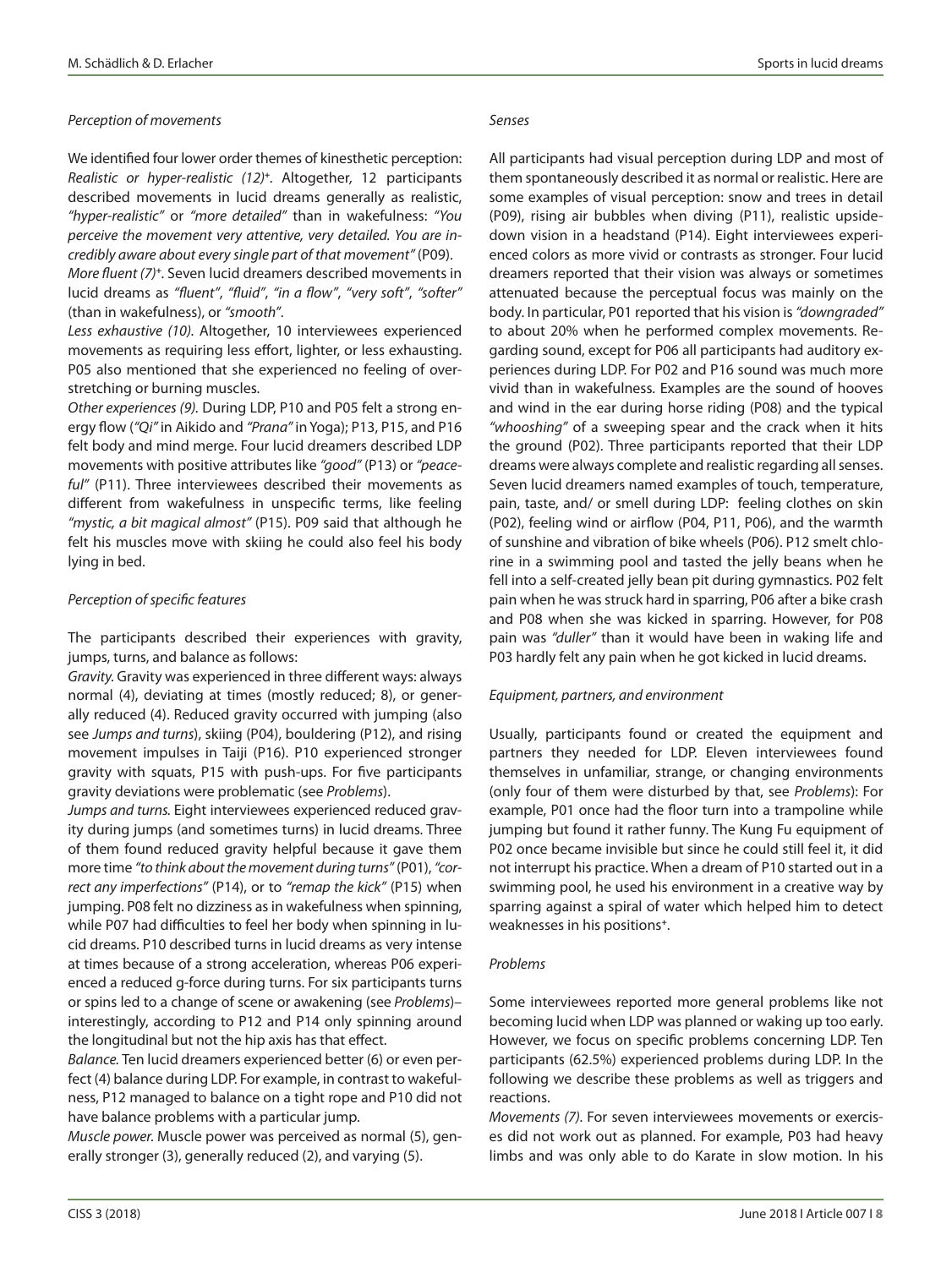Taiji dreams, P16 sometimes experienced physical movement blockades but used them as exercises to strengthen the connection between body and mind.

*Equipment, body, or gravity (7).* P08 sometimes had walls standing or moving in her way but pushed them away or went into another room. P10 sometimes had trouble to find a suitable stick for the stick form. He only managed to adjust it partly or for a short period. P11 sometimes could not feel his body but managed *"to call it back"*. Five participants had problems with gravity. For example, P12 started floating when bouldering (but not with climbing because he had the rope for orientation). However, four interviewees were able to influence gravity. For example, P16 managed to prevent floating by grounding himself or he used it to his advantage by emphasizing the lightness of Taiji. P15 approached the problem three times with pushups: after floating at the first attempt and being too heavy at the second, he finally found an *"intermediate play"* and was able to regulate gravity for a while.

*Partners / team mates / games (7).* Five lucid dreamers reported dreams in which they could not find sparring partners or interact with them as planned. P03 managed to persuade two dream characters to fight him by telling them that this was a dream and they will be able to do Karate. The horses in P08's dreams sometimes did not cooperate. They also sometimes disappeared visually (she could still feel them) but P08 was able to make them reappear. P12 tried to play Rugby with his team mates in lucid dreams but they instead displayed distracting activities like drinking beer on the field. Although being very experienced, he found it hard to influence that factor. Still, P12 effectively used LDP for his Rugby practice by practicing tackling. Only one other participant (P11) simulated games (football) during LDP and said that always funny things happened but playing soccer in lucid dreams was mostly for fun anyway, not for practice purposes.

*Distractions/ instability (8).* Altogether, eight participants experienced distractions or instability of the dream scene during LDP. Four participants were distracted during or just before LDP, e.g. by dream characters. Two of them lost lucidity as a consequence. In one lucid dream, P10 realized he was naked and got so distracted by trying to create clothes that he never actually started the intended LDP. However, he remembered that experience in a later dream and instead of trying to change things he integrated the present environment in his practice (see *Equipment, partners, and environment*). Six interviewees sometimes had trouble keeping the dream scene stable–in four cases spinning was named as a cause. Consequently, P14 became mindful about that effect and now stabilizes the dream after performing spinning kicks.

*Memory (4).* Four participants at times had difficulties to remember their martial arts forms.

#### *Preconditions and recommendations*

Before presenting more general recommendations, we want to include the only example of a negative experience subsequently to LDP: P14 practiced a break dance element ("flare") in a lucid dream. He was familiar with it but had never performed it physically. It worked well in the dream. He woke up directly afterwards and enthusiastically tried to do the flare on the bedroom floor. But because he was physically not prepared for it, he injured his hand. He still considered the experience a "breakthrough" concerning the understanding of the move.

As preconditions and supporting factors for effective LDP (apart from becoming lucid), the interviewees named discipline, concentration, patience, high motivation, and intense engagement with the sport. However, five lucid dreamers emphasized that it is important to approach LDP with an open mind and to have fun with it. P14 believed that some people may be limited by their expectations: *"They think:* '*Oh, I can only do my long jump training if I find a long jump pit', but in fact you can just jump*". P12, the most experienced interviewee regarding number and variety of LDP experiences, said that it helps to have a basic idea of the movement you are practicing–the more you are familiar with it, the more realistic the experience and the more effective the practice. P16 recommends starting with LDP as a child to get used to it. He also suggests performing reality checks during PP to facilitate lucidity during sports dreams.

Concerning the combination of different practice methods, three interviewees continuously used a combination of PP, MP, and LDP: Two martial artists (P15, P16) said that for them this is the most effective way of practice. P12, as a coach and natural lucid dreamer with over 1000 LDP experiences from various sports, it was part of his practice routines. He described several examples where he combined the three practice methods. The impressive improvement of his swimming skills (cf. *Improved performance in physical practice)* may have been supported by the fact that as a preparation for LDP, he watched videos showing the recent style in detail. Then knowing what to focus on, he practiced each night until next PP, where he demonstrated much better skills than at the last session, which he then finetuned with input from his teacher.

## **Discussion**

The aim of this study was to gain extensive insight on the qualitative aspects of LDP. Before discussing the results, we would like to point out some limitations:

Firstly, since this is an interview study, the results are based on retrospectively reported subjective impressions which provide an extensive description of LDP. Because no objective data (e.g. performance change) were collected, the positive effects which were reported by the majority of the sample, may not have been (all) directly caused by LDP but could be due to generally enhanced confidence or expectations (for empirical data see e.g. Schädlich, 2018). Furthermore, because of the semi-structured nature of the interview the interviewees were automatically aware of the study goal. However, the goal was presented in a neutral way (see *Methods*). Furthermore, we actively asked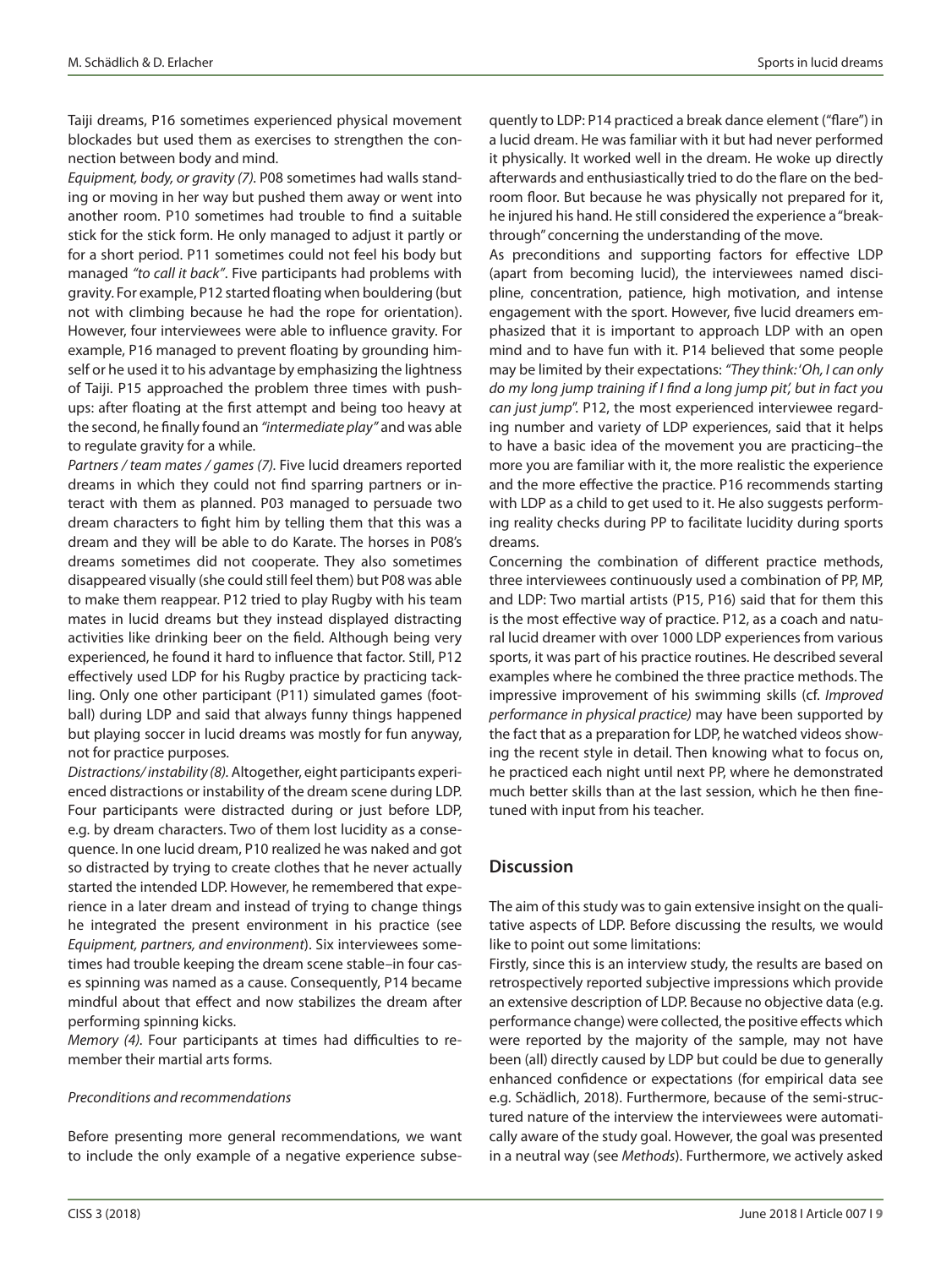about and reported all kinds of LDP, including positive, neutral and negative experiences which should reduce a potential bias towards merely positive aspects.

Secondly, the sample is rather inhomogeneous concerning LDP experience and the interview durations varied strongly (35 - 210 min). We wanted to provide an extensive overview of LDP and therefore included all participants who met the criteria. Therefore, the sample contains participants with different motivations, experiences and evaluations regarding LDP. The varying length of the interviews can be explained by the varying number and variety of LDP experiences (see Table 1) as well as the amount of detail the interviewees provided in their answers.

Thirdly, in contrast to sleep laboratory studies, we cannot ensure that the reported LDP experiences occurred in (REM) sleep and it might be that our participants experienced their lucid dreams in other dream states or even in wakefulness. However, from our experience with dream reports this seems rather implausible except for P09 who reported that he felt his muscles move when skiing in his lucid dream, while feeling his body in bed at the same time. It is possible that P09 was not completely asleep throughout his LDP experience. Even it did not (completely) occur in (REM) sleep, it still constitutes a form of mental practice during a lucid dream like state. Therefore, we did not exclude the data set.

Fourthly, in interview studies two approaches are possible: either an independent examiner involved or a consensus approach is chosen where experts from the field judge the statements. Because of the extensive and specific data about lucid dream and sport data we decided the second approached: while the first author conducted and transcribed the interviews, the second author was not involved in these processes and viewed the material and analyses with a critical mind.

For these reasons, conclusions must be drawn carefully and need further validation (in addition to previous research). Despite of the limitations, the present study demonstrated the multiple possibilities of LDP: Similar to MP in wakefulness LDP can be used to complement PP, as a substitute, when PP is not possible and as a preparation for specific events. Based on the subjective reports of the interviewees, it is possible that LDP can support the learning of new movements and the improvement of familiar movements, even the repetition of strategies in team sports. Furthermore, it appears that LDP can strengthen confidence in PP and help to reduce anxiety. It was also reported that LDP led to specific insights or new experiences which could also facilitate PP. In the following the results are discussed in detail.

Our findings demonstrate that LDP can be applied in various sports as well as for different movements or routines. With this we add to existing examples of LDP from anecdotes (cf. Tholey, 1990) and a qualitative study (Tholey, 1981). However, it is salient that our sample includes many martial artists, although we did not advertise in martial arts related media. Ten interviewees (62.5%) practiced at least one combat sport. How can this correlation be explained? Some interviewees mentioned that LDP is especially suited for the martial arts because both require discipline and focus and can therefore benefit from each other. Furthermore, martial arts often involve meditation exercises. Lucid dreaming also is associated with mindfulness and meditation (cf. Stumbrys, Erlacher & Malinowski, 2015). Meditation exercises could facilitate lucid dreaming but it is also possible that martial artists take more interest in lucid dreaming because they are interested in meditation and consciousness. Concerning the number LDP experiences, we originally asked about spontaneous and deliberate LDP dreams. However, the interviewees had difficulties with that differentiation because they could have a general goal to practice sports in lucid dreams, without intending it for a particular night. Instead, we differentiated between athletes who practiced with a particular sport-related purpose as opposed to the ones who tried LDP for other reasons (*see Motivation*).

We included reports of being better or improving *during* LDP (independent of their effect on waking life) because they could potentially affect PP and other LDP dreams. However, more interesting for sports practice are the reported direct effects on PP: Altogether, 13 participants reported positive effects of LDP, including performance enhancement, increased confidence, and other positive effects. To evaluate this result, the interviewees' motivations should be adduced: All 11 participants who used LDP purposefully as well as two of the less motivated reported positive outcomes. Hence, motivation appears to have a positive influence on the efficacy of LDP. However, this effect could be moderated by the number of LDP experiences in the sense that higher motivation yields more LDP experiences which heightens the chance of positive effects (see Table 3).

Regarding performance enhancement in particular, 10 interviewees reported improved physical performance as a consequence of LDP. Some examples were quite impressive: P01 reported to have successfully inverted a complicated sequence of kicks in a lucid dream and P12 said that he got a better grade in his swimming exam due to LDP than his teacher thought possible. All seven participants who had intended to specifically improve performance accomplished their goal according to their reports. Although this finding is based on subjective impressions, it is strengthened by previous quantitative research (vor overview see Schädlich, 2018). At this point we would like to mention that performing sport in *non-lucid* dreams, i.e. without being aware of the dream state, could, lead to similar effects. Some interviews mentioned that at times they frequently and intensely dreamed about sports practice non-lucidly. However, lucidity has the advantage that one can actively decide to practice and what and how to practice. Dresler et al. (2014) showed that experienced volition in lucid dreams is comparable to wakefulness and higher than in non-lucid dreams. In particular, intention enactment and self-determination were pronounced in lucid dreams compared to non-lucid dreams. Just as for MP in wakefulness we ask the question: How does LDP affect physical performance? Previous LDP studies support the motor simulation theory by Jeannerod (2001) which proposes that motor imagery (MI) is effective because it activates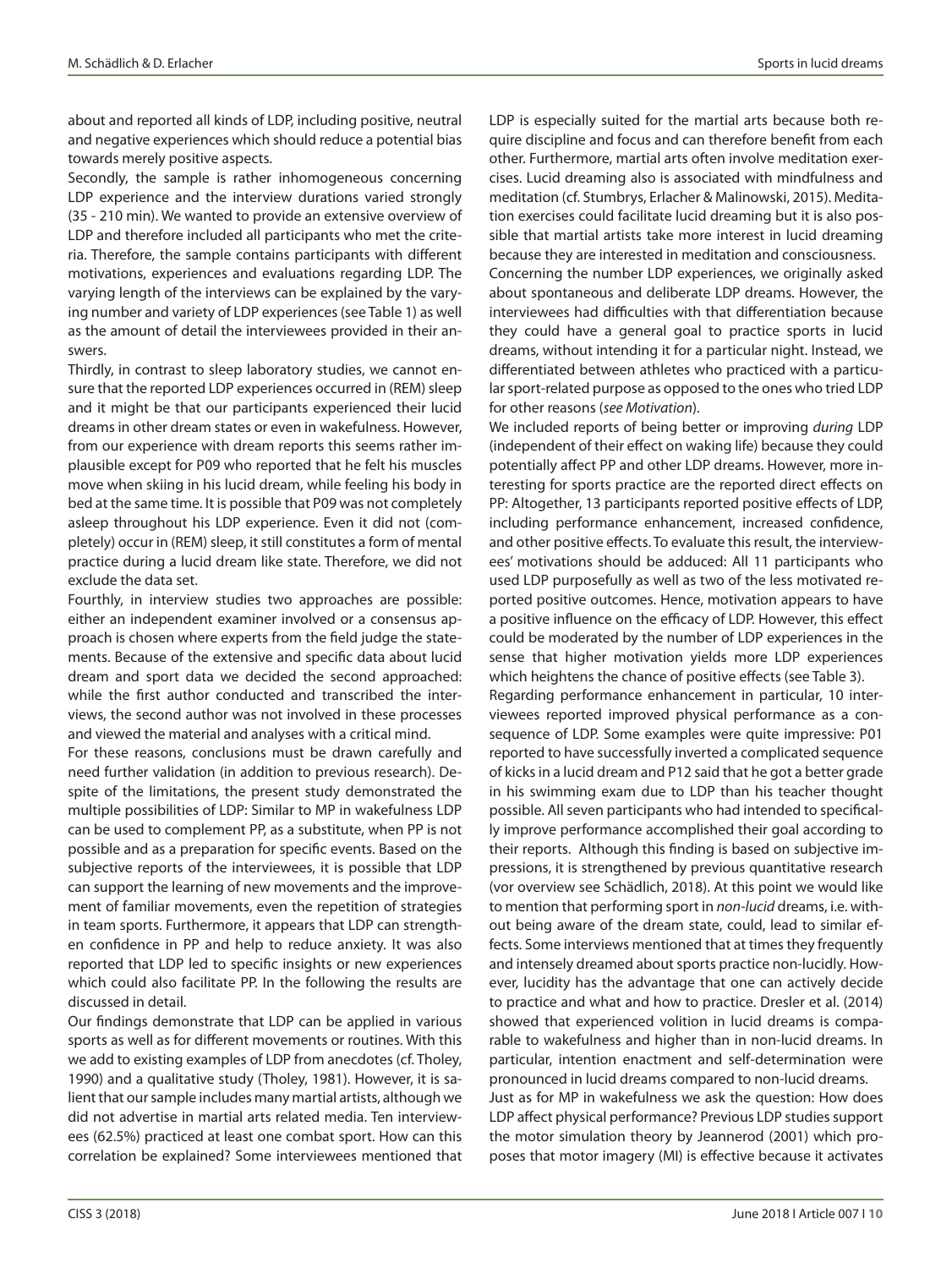similar motor systems in the brain as executed movements and can thus be used for an off-line rehearsal via movement simulation. Using neuroimaging methods, Dresler et al. (2011) showed that dreamed hand movements elicited activation in the sensorimotor cortex. Functional equivalence was also found for peripheral effectors (Erlacher & Schredl, 2008) and relative timing (Erlacher, Schädlich, Stumbrys, & Schredl, 2014) of dreamed movements. However, O'Shea and Moran (2017) point out that the psychological mechanisms underlying MI are not yet fully understood and require further analysis. Existing LDP studies should be included in conceptual considerations and future LDP studies can contribute to fundamental MP questions like the mode of operation of MI.

Another positive and significant effect of LDP is enhanced confidence. Of the 11 interviewees who used LDP purposefully for their sport, eight (72.7%) reported strengthened confidence or reduced nervousness, whereas none of the five less goal-driven participants reported effects of that kind. A particularly interesting example from *Other positive effects* is the one of P12: He was the only one who reported that his flexibility improved after LDP. Studies from MP (in wakefulness) showed that motor imagery (MI) can lead to higher stretching gains (Guillot, Tolleron, & Collet, 2010; Williams, Odley, & Callaghan, 2004) or higher perceived comfort (Vergeer & Roberts, 2006). However, even in MP studies it is unclear what processes lead to flexibility gains (Kanthack et al., 2017). Future studies could investigate the efficacy of LDP in flexibility tasks and relate them to MI studies.

A very important feature of LDP is the ability to manipulate the dream environment and practice conditions. We demonstrated that this potential can be used to create or vary conditions from PP but it also gives the athlete the chance to practice under conditions that are impossible to do in PP and may be difficult to imagine in waking MP, like performing in slow motion or deliberately changing perspective. Furthermore, the participants emphasized that LDP is also good for doing things that are impossible or too risky in wakefulness. For some lucid dreamers LDP provided insights and new sensations. These effects could be supported by the particularly creative state of mind during sleep and (lucid) dreams: Research has demonstrated a creative potential of REM sleep in general (Cai, Mednick, Harrison, Kanady, & Mednick, 2009), dreams (Schredl & Erlacher, 2007), and lucid dreams in particular (Stumbrys & Daniels, 2010). Last but not least, eight participants particularly appreciated the fun and positive emotions during or after LDP, which shows that LDP can be more than additional practice time. Especially for elite athletes who already practice a lot, LDP can be additional "serious" practice but can also be used to have fun and experiment and thereby could enhance motivation and reduce performance anxiety.

Regarding perception during LDP, our results demonstrate that the overall experience is realistic and can involve all senses. Twelve interviewees (75%) experienced movements as very realistic. This compares to Tholey's (1981) study in which five of six lucid dreamers (83.3%) experienced movements as in wakefulness. For some participants kinesthetic imagery was very strong: they experienced movements as more detailed than in PP. Furthermore, four participants said that their vision was attenuated because their focus was on their body–for P01 this happened especially for complex movements. Altogether, our results demonstrate a strong kinesthetic perception, which can at times even be the most dominant sense during LDP.

 In our study 12 interviewees had experiences with reduced (mostly) or increased gravity, triggered by jumps as well as rising and sinking movements (squats, push-ups). This is in line with Tholey's (1981) finding that his participants also often went into floating when jumping. Also, Erlacher (2007) described examples of reduced and enhanced gravity during squats in lucid dreams. However, of the five interviewees who were at times affected by gravity in our study, four found ways to regulate it. So deviations in gravity do not constitute a general problem in LDP. On the contrary, some participants benefitted from reduced gravity during jumping because it gave them more time to adjust their movements.

Concerning problems, our study shows that LDP does not always work out as expected. However, all but one participant (P03) were not discouraged by them. Furthermore, the lucid dreamers presented examples of how problems can be dealt with. Especially the more experienced lucid dreamers provided some concrete examples and general advice of how to deal with problems or how to avoid them. Some problems seem to arise from the presence of other dream characters, who–in case of combat or team sports–might be required for LDP practice. Experiences with sparring partners are mixed but results show that it is possible to overcome these problems. Although two examples showed that game simulations during LDP do not work well, LDP can still be used to practice movements from team sports (P12: tackling in Rugby; P16: passes and goals in soccer).

Three interviewees regularly used combinations of PP, MP (in wakefulness), and LDP. P12 reported amazing performance gains when practicing different swimming styles in lucid dreams because for one thing he watched videos to prepare his LDP. This "externally guided motor simulation" (Vogt, Di Rienzo, Collet, Collins, & Guillot, 2013, p. 3) is referred to as action observation and can be located on a continuum with motor imagery. This is an example where a particular form of MP, action observation, was used to provide specific input for LDP which led to a great performance gain. MP research has demonstrated, PP combined with MP yields the largest gains in motor performance (cf. Malouin et al., 2013). The combination of PP, MP, and LDP could be a fruitful approach for both research and sports practice, especially for athletes who are lucid frequently.

After demonstrating the effects and potential LDP, we would like to point out that our research questions and results mainly referred to actual practice of movement during lucid dreams. However, the interviewees also had experiences during lucid dreams which improved their sport without (or additionally to) actual rehearsal of movements: P08 was given a helpful "pep talk". P12 repeated Rugby tactics on the black board and summoned teachers for guidance. Others got advice on how to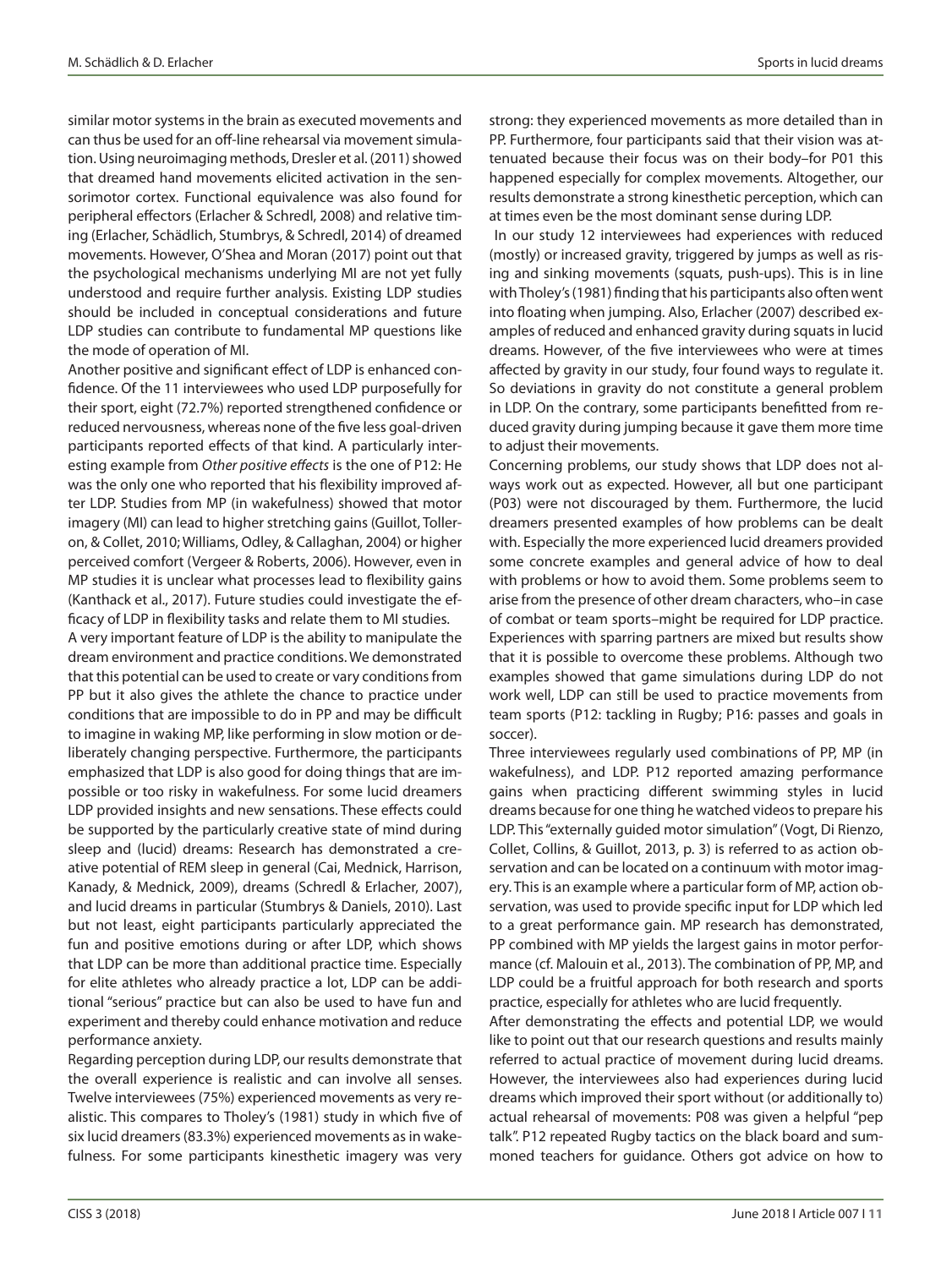improve their sport, e.g. by changing their nutrition. These examples open up another field of LDP that is yet to be explored. We are aware that in order to practice sports in lucid dreams, athletes need to induce lucidity first and gain a certain level of dream control. There is a plethora of different techniques which have been tested more or less extensively (for an overview see Stumbrys, Erlacher, Schädlich, & Schredl, 2012). Although to date there is no technique that reliably induces lucidity, research shows that some techniques work better than others, especially cognitive induction techniques such as Mnemonic Induced Lucid Dreaming (MILD; LaBerge, 1980) and Reality Testing (Levitan, 1989). Stumbrys et al. (2012) suggest combining different techniques, including a method called Wake-Back-To-Bed (WBTB; LaBerge, Phillips, & Levitan, 1994). It should be mentioned that many of the interviewees became lucid when dreaming about their sport anyway. Thus, it could be helpful to keep a dream diary and especially record all sport dreams and peculiarities ("dream signs", cf. LaBerge & Rheingold, 1990) in those that could lead to lucidity. Also, as recommended by P16, performing "reality checks" (e.g. LaBerge & Rheingold, 1990) during PP may facilitate LDP. Concerning the ability to influence the dream, a current study by Stumbrys and Erlacher (2017) suggested that developing mindfulness in wakefulness could help to obtain more control over the dream body and environment.

However, the example of P01, who had only three LDP dreams, shows that one does not have to be very experienced with LDP to have a positive experience and even an effect on waking performance. Based on our results we created a short list of advice for everyone who wants to use LDP or introduce the idea to others:

- 1. **Motivation:** Chose a sport or movement you want to improve in some way but do not set your goals too high for the beginning.
- 2. **Fun:** Approach LDP with curiosity and have fun experimenting with it
- 3. **Familiarity:** You should be somewhat familiar with the movement you want to practice
- 4. **Focus:** Stay focused on what you wanted to do. If something does not work the way you intended, you can try to adjust it. If it does not work, practice anyway. Unfamiliar or bizarre practice conditions could actually lead to new experiences or insights.
- 5. **Mindfulness:** Always be careful when physically performing a movement after LDP, especially if the movement is unfamiliar or when there is a risk of injury.
- 6. **Exchange:** Connect with others who use LDP or are interested in it, for example, in lucid dream or sport forums, to get inspiration or inspire others. It also helps with motivation.

In conclusion, our study demonstrated the great potential of LDP. Motivated athletes with a high lucid dream frequency could include LDP in their practice routine and combine it with PP and possibly MP. Also athletes who are not lucid frequently could benefit from LDP because even single LDP experiences can lead to positive effects. Furthermore, LDP not only has a potential for improving sports but can be used for rehabilitation as well as activities that require specific motor skills, like playing musical instruments or surgery. LDP as a specific way of MP has not received much attention in research so far. The present study elucidates the necessity to include LDP in general MP research and discussions. We also want to encourage researchers to further investigate the benefits of LDP both qualitatively, quantitatively, and in various areas of applications.

# **Funding**

The authors have no funding or support to report.

# **Competing Interests**

The authors have declared that no competing interests exist.

# **Data Availability Statement**

All relevant data are within the paper.

# **References**

- Cai, D. J., Mednick, S. A., Harrison, E. M., Kanady, J. C., & Mednick, S. C. (2009). REM, not incubation, improves creativity by priming associative networks. *Proceedings of the National Academy of Sciences of the United States of America, 106*(25), 10130-10134. doi:10.1073/pnas.0900271106
- Dresler M., Eibl L., Fischer C.F., Wehrle R., Spoormaker V.I., Steiger A., & Czisch M., Pawlowski M. (2014). Volitional components of consciousness vary across wakefulness, dreaming and lucid dreaming. *Frontiers in Psychology, 4*, 987. doi:10.3389/ fpsyg.2013.00987
- Dresler, M., Koch, S. P., Wehrle, R., Spoormaker, V. I., Holsboer, F., Steiger, A., . . . Czisch, M. (2011). Dreamed movement elicits activation in the sensorimotor cortex. *Current Biology, 21*(21), 1833–1837. doi:10.1016/j.cub.2011.09.029
- Driskell, J.E., Copper, C., & Moran, A. (1994). Does mental practice enhance performance? *Journal of Applied Psychology, 79*(4), 481–492.
- Erlacher, D. (2007). *Motorisches Lernen im luziden Traum: Phänomenologische und experimentelle Betrachtungen.* Saarbrücken. VDM.
- Erlacher, D., Schädlich, M., Stumbrys, T., & Schredl, M. (2014). Time for actions in lucid dreams: Effects of task modality, length, and complexity. *Frontiers in Psychology, 4*, 1013. doi:10.3389/fpsyg.2013.01013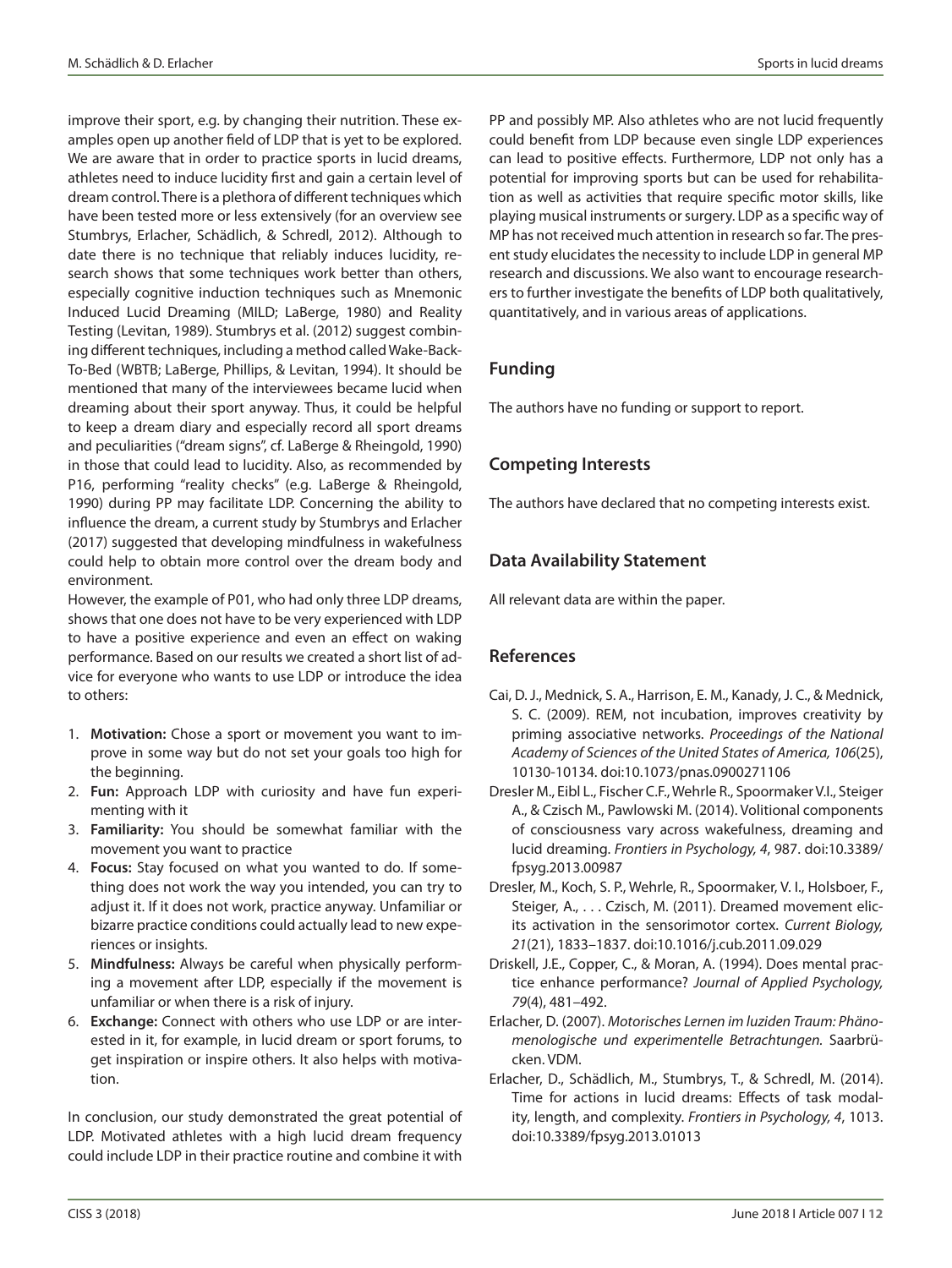- Erlacher, D., & Schredl, M. (2008). Cardiovascular responses to dreamed physical exercise during REM lucid dreaming. *Dreaming, 18*(2), 112–121. doi:10.1037/1053-0797.18.2.112
- Erlacher, D., & Schredl, M. (2010). Practicing a motor task in a lucid dream enhances subsequent performance: A pilot study. *The Sport Psychologist, 24*(2), 157–167. doi:10.1123/ tsp.24.2.157
- Erlacher, D., Stumbrys, T., & Schredl, M. (2011). Frequency of lucid dreams and lucid dream practice in German athletes. *Imagination, Cognition and Personality, 31*(3), 237–246. doi:10.2190/IC.31.3.f
- Fargier, P., Collet, C., Moran, A., & Massarelli, R. (2016): Interdisciplinarity in sport sciences: The neuroscience example. *European Journal of Sport Science, 17*(1),1–9. doi:10.1080/17 461391.2016.1207710
- Guillot, A., Tolleron, C., & Collet, C. (2010). Does motor imagery enhance stretching and flexibility? *Journal of Sports Sciences 28*(3), 291-298. doi:10.1080/02640410903473828
- Jeannerod, M. (2001). Neural simulation of action: a unifying mechanism for motor cognition. *Neuroimage, 14*, 103–109.
- Kanthack, T., Guillot, A., Papaxanthis, C., Guizard, T., Collet, C., & Di Rienzo, F. (2017). Neurophysiological insights on flexibility improvements through motor imagery. *Behavioural Brain Research, 331*, 159-168. doi:10.1016/j.bbr.2017.05.004
- LaBerge, S. (1980). Lucid dreaming as a learnable skill: A case study. *Perceptual and Motor Skills, 51*, 1039-1042
- LaBerge, S., Phillips, L., & Levitan, L. (1994). An hour of wakefulness before morning naps makes lucidity more likely. *Night-Light, 6*(3), 1-4.
- LaBerge, S. & Rheingold, H. (1990). *Exploring the world of lucid dreams.* New York: Ballantine.
- Levitan, L. (1989). A comparision of three methods of lucid dream induction. *NightLight, 1*(3), 3, 9-12.
- Malouin, F., Jackson, P.L., & Richards, C.L. (2013). Towards the integration of mental practice in rehabilitation programs: A critical review. *Frontiers in Human Neuroscience, 7*(576), 1–20. doi:10.3389/fnhum.2013.00576
- Mayring, P. (2000). *Qualitative Inhaltsanalyse. Grundlagen und Techniken* (7th ed.). Weinheim, Germany: Deutscher Studien Verlag. [Qualitative content analysis. Basics and techniques].
- O'Shea, H., Moran, A. (2017). Does motor simulation theory explain the cognitive mechanisms underlying motor imagery? A critical review. *Frontiers in Human Neuroscience, 11, 72.* doi:10.3389/fnhum.2017.00072
- Schädlich, M. (2018). *Motor learning in lucid dreams quantitative and qualitative investigations* (Doctoral dissertation). Heidelberg University, Germany. doi:10.11588/heidok.00023974
- Schädlich, M., Erlacher, D., & Schredl, M. (2016). Improvement of darts performance following lucid dream practice depends on the number of distractions while rehearsing within the dream – a sleep laboratory pilot study. *Journal of Sports Sciences.* doi:10.1080/02640414.2016.1267387
- Schredl, M., & Erlacher, D. (2004). Lucid dreaming frequency and personality. *Personality and Individual Differences, 37*, 1463–1473.
- Schredl, M., & Erlacher, D. (2007). Self-reported effects of dreams on waking-life creativity: An empirical study. *Journal of Psychology, 141* (1), 35-46.
- Stumbrys, T., & Daniels, M. (2010). An exploratory study of creative problem solving in lucid dreams: Preliminary findings and methodological considerations. *International Journal of Dream Research, 3*(2), 121-129. doi:10.11588/ ijodr.2010.2.6167
- Stumbrys, T., & Erlacher, D. (2017). Mindfulness and lucid dream frequency predicts the ability to control lucid dreams. Imagination, *Cognition and Personality, 36*(3), 229-239.
- Stumbrys, T., Erlacher, D., & Malinowski, P. (2015). Meta-awareness during day and night: The relationship between mindfulness and lucid dreaming. *Imagination, Cognition and Personality, 34*(4), 415–433.
- Stumbrys, T., Erlacher, D., Schädlich, M., & Schredl, M. (2012). Induction of lucid dreams: A systematic review of evidence. *Consciousness and Cognition, 21*(3), 1456–1475.
- Stumbrys, T., Erlacher, D., & Schredl, M. (2016). Effectiveness of motor practice in lucid dreams: A comparison with physical and mental practice. *Journal of Sports Sciences, 34(*1), 27–34. doi:10.1080/02640414.2015.1030342
- Tholey, P. (1981). Empirische Untersuchungen über Klarträume. *Gestalt Theory, 3*, 21–62.
- Tholey, P. (1990). Applications of lucid dreaming in sports. *Lucidity Letter, 9*, 6–17.
- Vergeer, I., Roberts, J. (2006). Movement and stretching imagery during flexibility training. *Journal of Sports Sciences*, *24*(2), 197–208.
- Vogt, S., Di Rienzo, F., Collet, C., Collins, A., & Guillot, A. (2013). Multiple roles of motor imagery during action observation. *Frontiers in Human Neuroscience, 7*, 807. doi:10.3389/ fnhum.2013.00807
- Williams, J. G., Odley, J. L., & Callaghan, M. (2004). Motor imagery boosts proprioceptive neuromuscular facilitation in the retention of range-of-movement at the hip joint. *Journal of Sports Science and Medicine, 3*, 160–166.